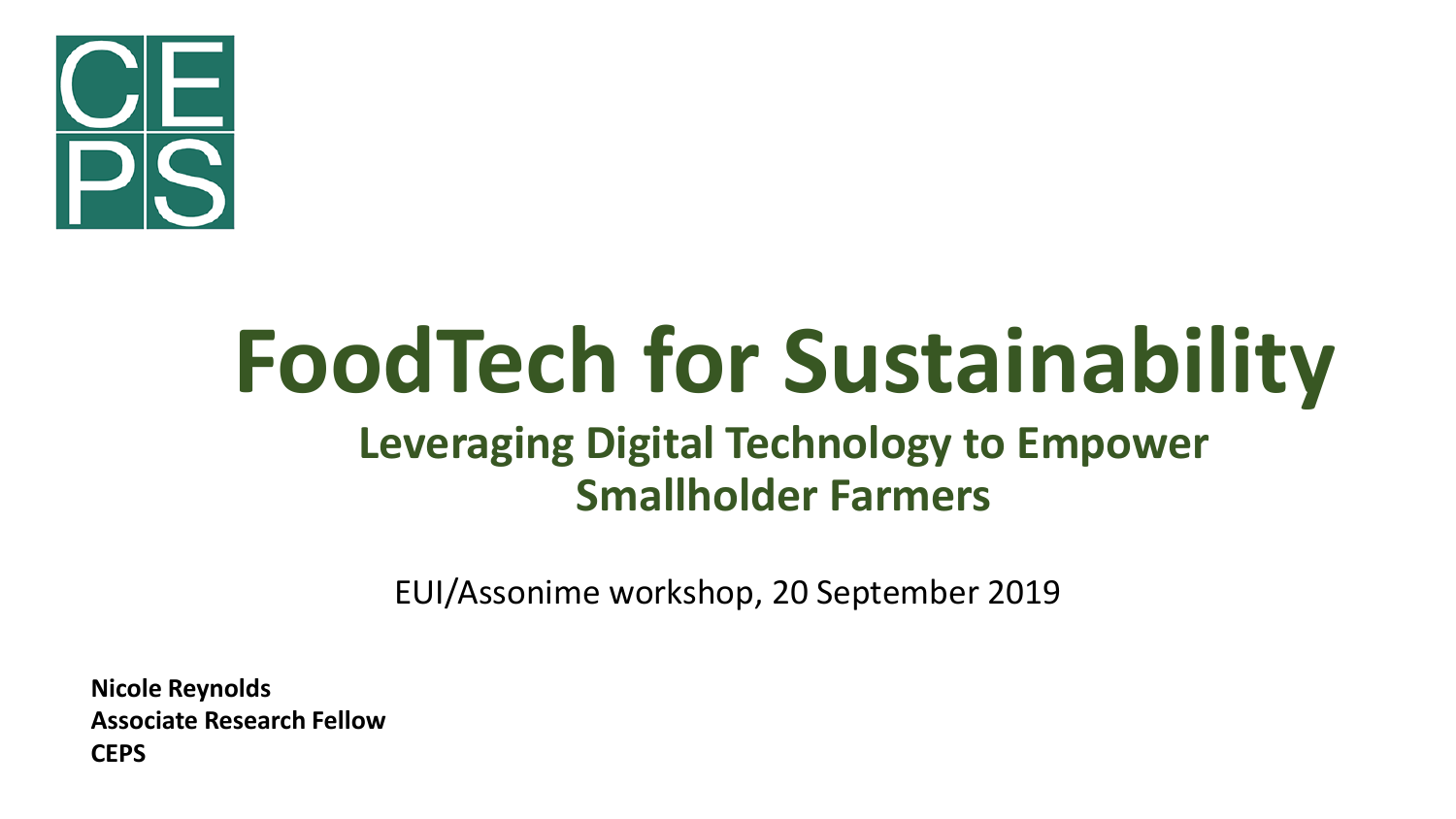# **Sustainability challenges driven by agriculture**

#### **Current situation**

- World's population is growing, estimated to reach between 9-10 billion by 2050
- 820 million people globally today who don't have enough to eat
- Major loss of biodiversity, pushing the planet outside its boundaries
- Ag uses 30% of arable land and 75% of fresh water
- Agriculture represents the bulk of GHG emissions, majority of nitrous oxide emissions  $\approx$  300x more poisonous than carbon dioxide

#### **Agriculture and food are major drivers of these developments**

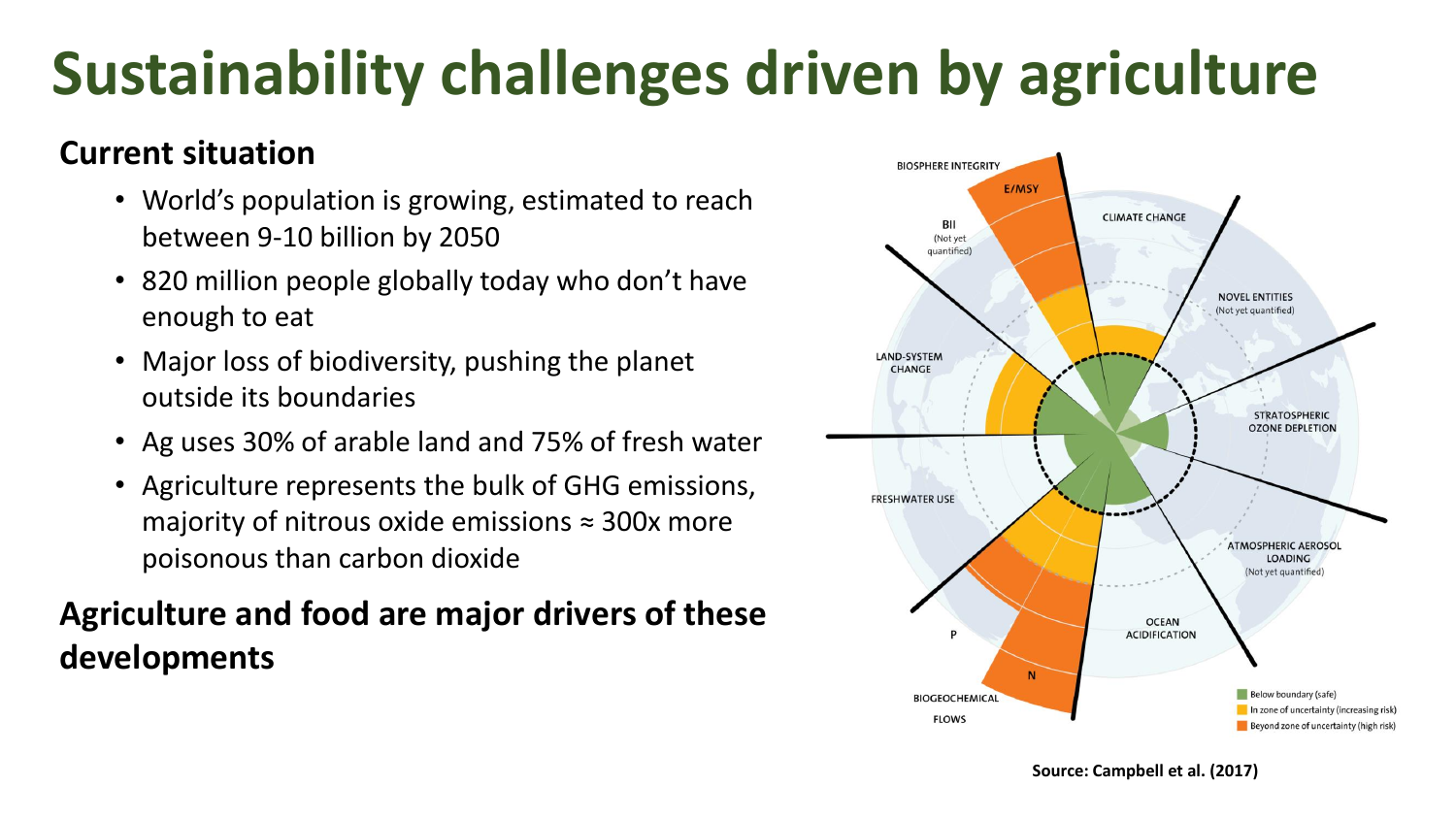## **Digital Tech and Big Data Enable Efficiency**

- Precision Ag: maximize yield, reduce inputs, use less resources
- AgTech stack: data, IoT, block chain, ML, AI, sensors, satellite imagery, cloud computing
- Gathers and analyses data for better decision making



**Source: CEMA**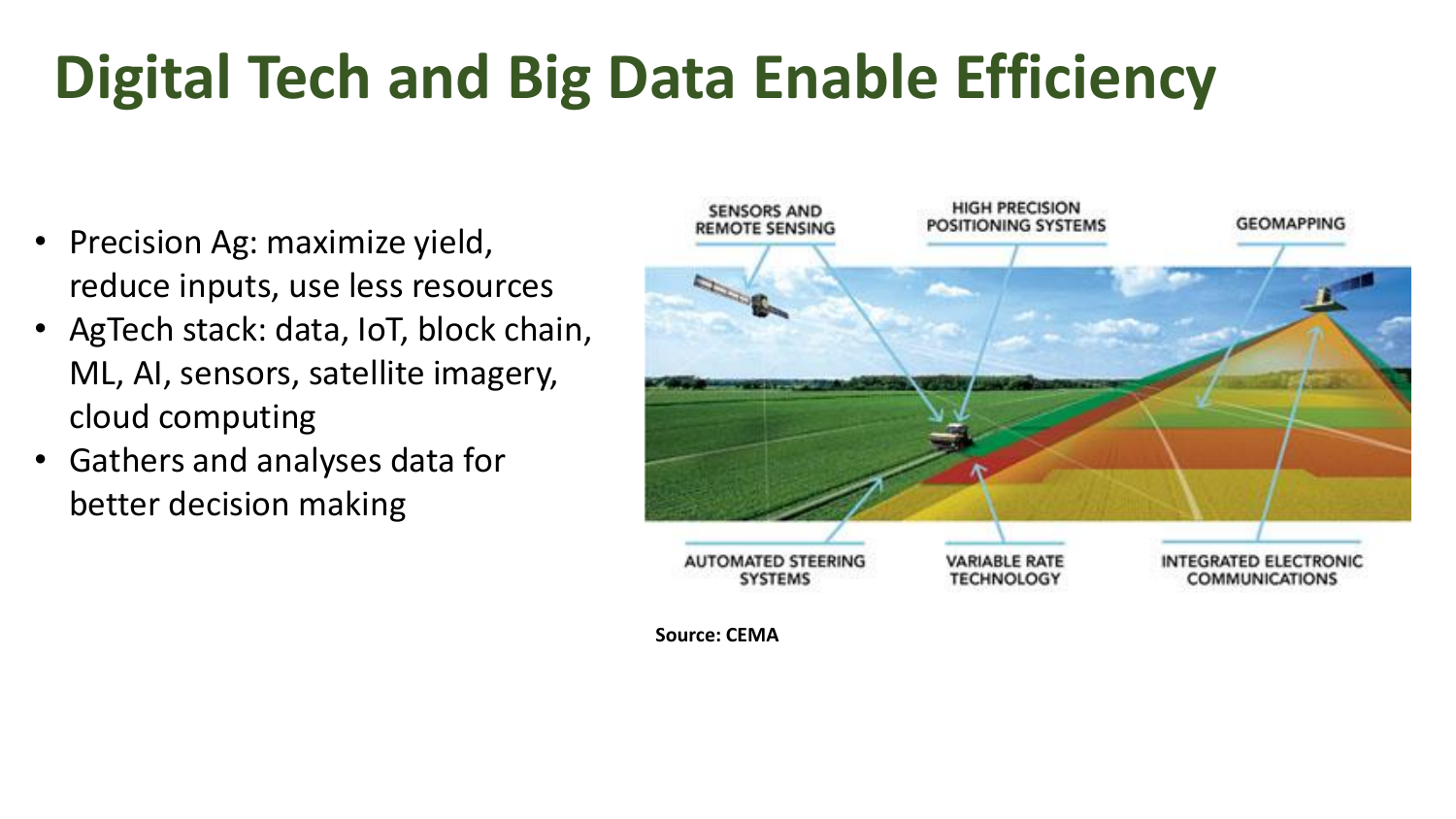### **Collect and Analyse the Data**

- Data is the key to unlocking insights
- Hardware gathers data, analytics give data value
- Measure conditions soil moisture, chemistry, sunlight
- Precise measurement avoids the need for uniform spraying of pesticides
- Digital tools enable real-time monitoring
- Apply analysis tools to predict outcomes: AI, ML
- Can help identify pests, disease, animal welfare

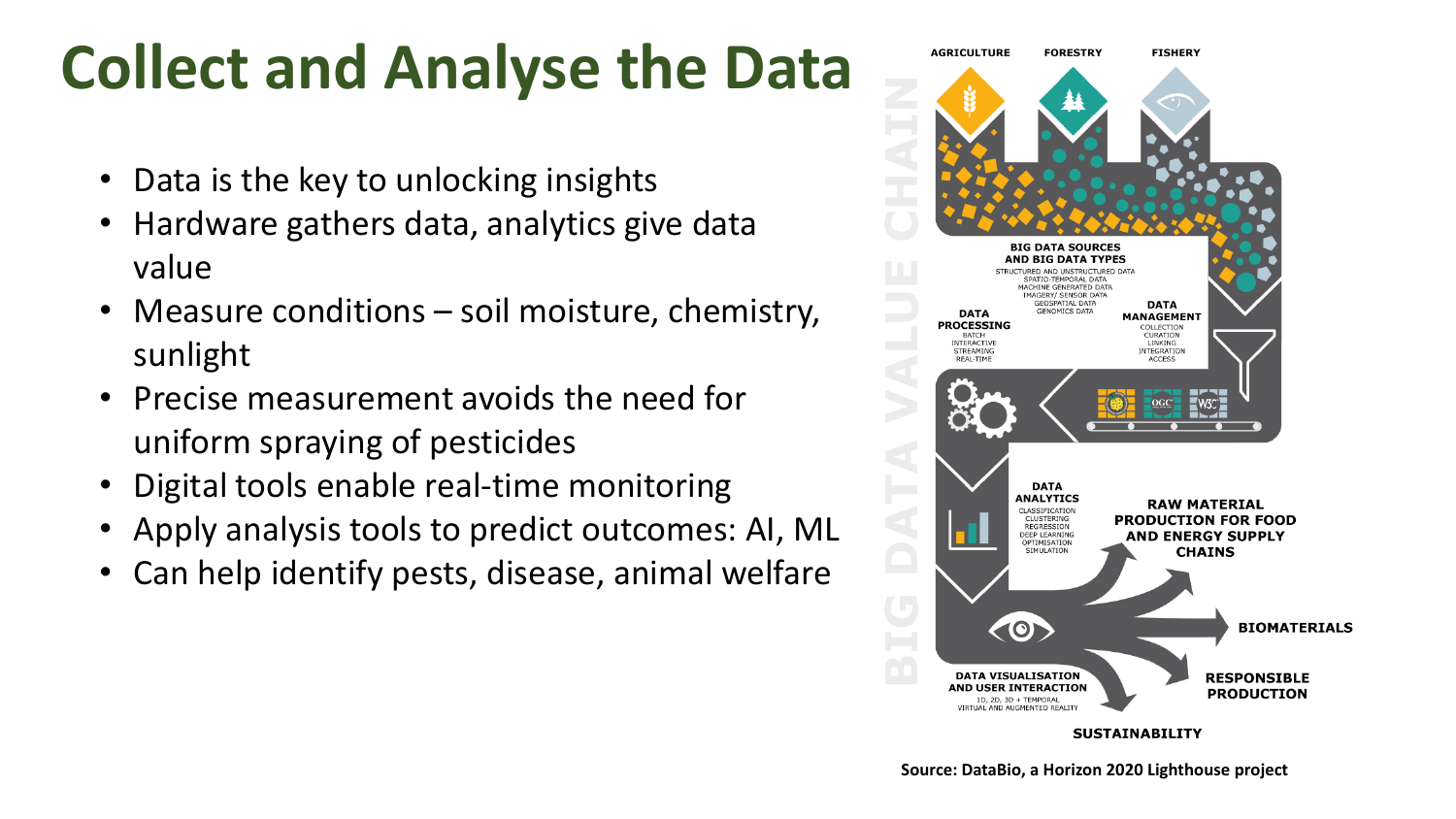### **Digital Farming: Value Derives from Data**

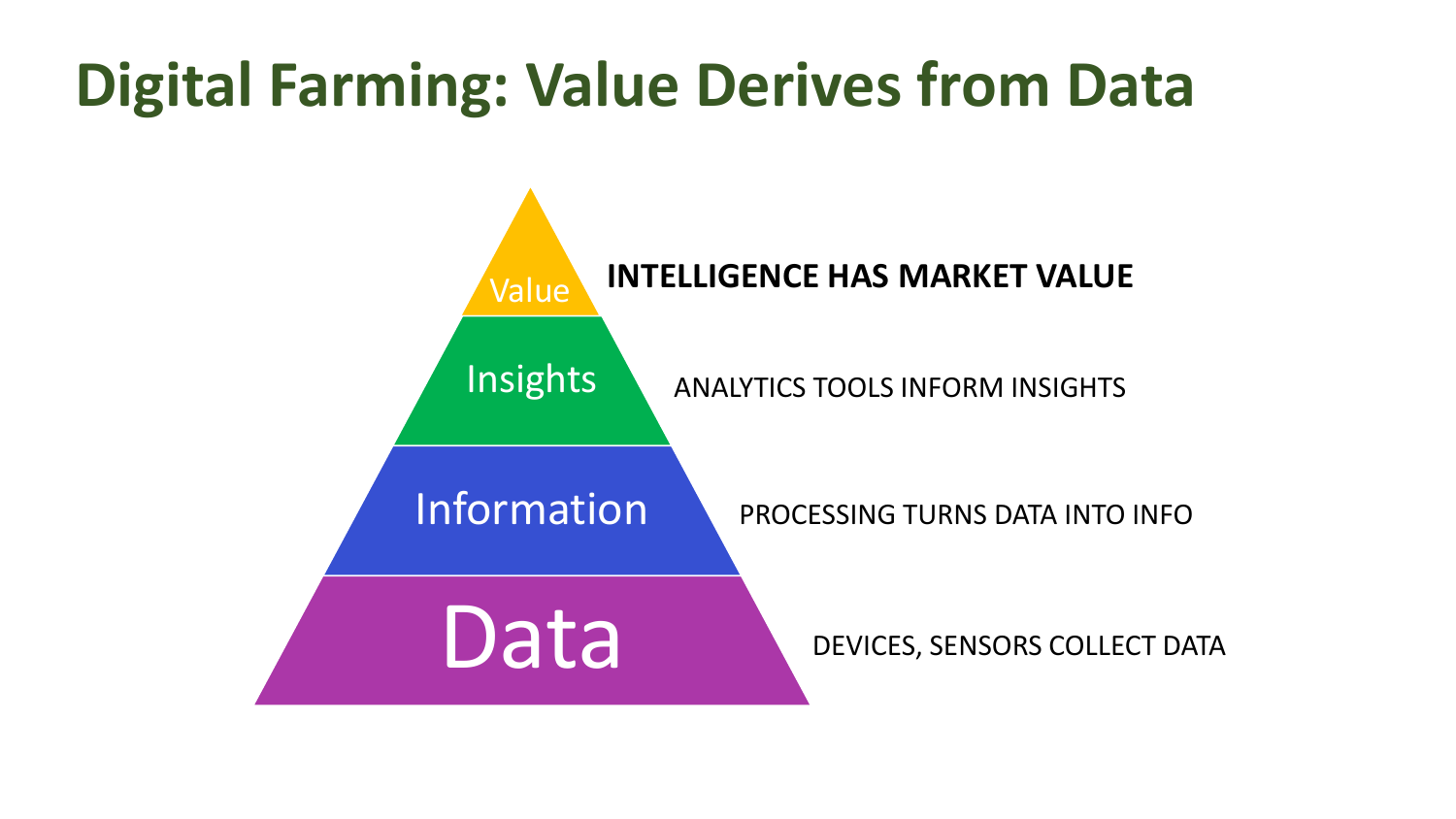# **Digital Farming: New Digital Divide?**

- Most of the world's agricultural land operated by smallholder family farms
- Smallholder farmers produce most of the world's food
- Farmers generate the most farming data, but are least likely to understand its value
- Farmers are fragmented group politically, at risk of being left behind in digital ag age
- Potential result: less innovation in sustainable farming and continued environmental degradation